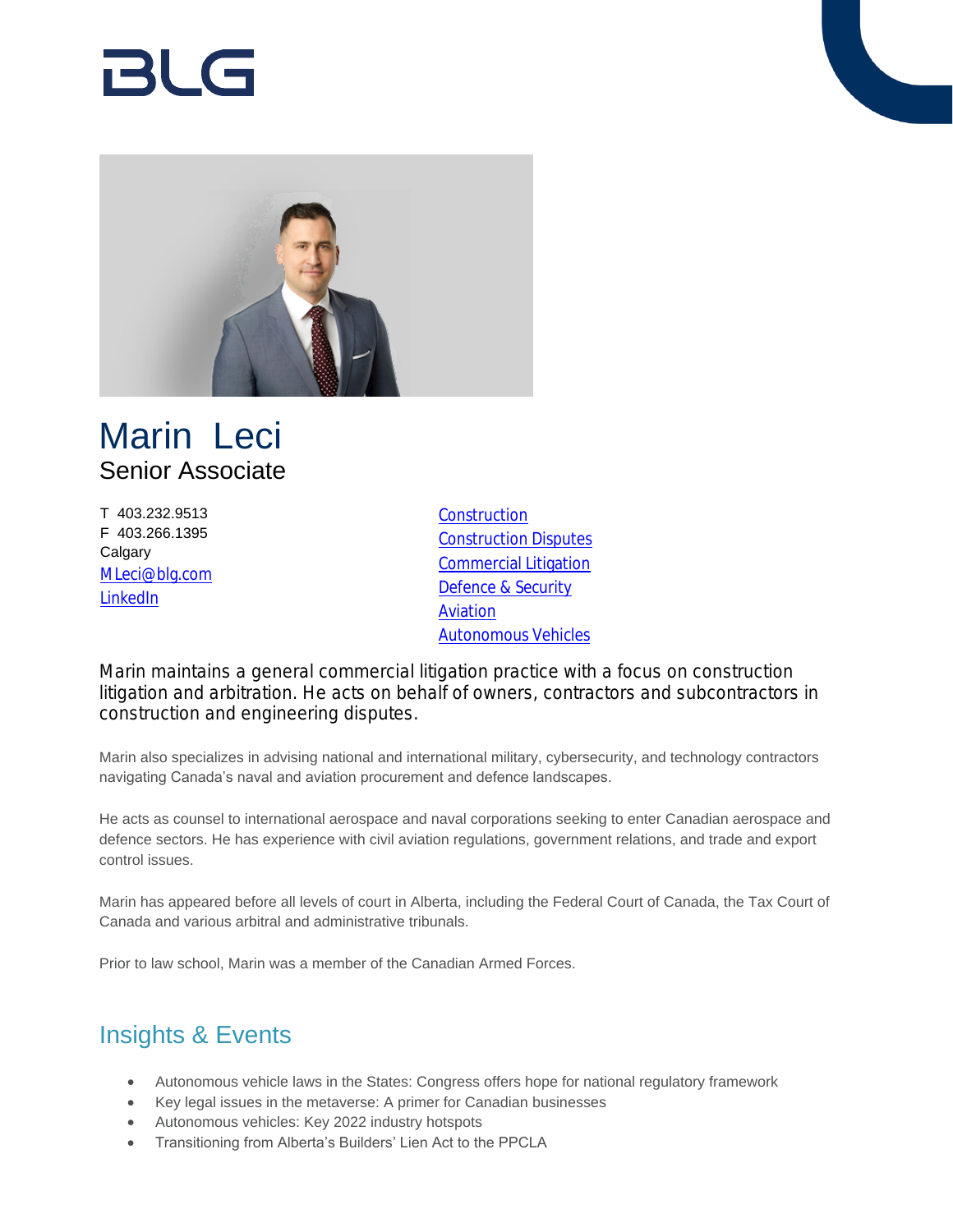# r3l G

- Top 10 commercial decisions of 2021
- IOT in construction: How the digital transformation will reshape the industry
- Alberta Builders' Lien Act update: It's time to get your house in order
- Autonomous vehicle laws in Canada: Provincial & territorial regulatory landscape
- Autonomous vehicles: Canada's readiness for the future
- Speaker, "Construction Law Roundtable", BLG, December 2021
- Agriculture 4.0: Preparing for the future of Agribusiness
- Transport Canada: 2021 Guidelines for Testing Automated Driving Systems in Canada
- Autonomous vehicles: Cross jurisdictional regulatory perspectives
- Supreme Court of Canada's decision warns plaintiffs: Act on potential claims
- The future of agribusiness: Integrating AI into traditional farming operations
- Co-Author, "[Learning from the Construction Act: Key takeaways for Alberta's construction industry](https://www.on-sitemag.com/features/learning-from-the-construction-act-key-takeaways-for-albertas-construction-industry/)," On-Site Magazine, August 2021
- Autonomous vehicles in mining operations: Key legal considerations
- Alberta's Builders' Lien Act one step closer to prompt payment and adjudication
- Construction and autonomous vehicles Considerations for increased adoption
- Alberta Builders' Lien Act Update Red Tape Reduction Implementation Act (Bill 62)
- Acquisition of AI company validates rapid trend towards ag-robotics

# Beyond Our Walls

#### **Professional Involvement**

- Member, DRI
- Law Society of Alberta
- Calgary Bar Association
- Canadian Bar Association
- **•** American Bar Association

#### **Community Involvement**

- Coach and Moot Judge, University of Calgary, Faculty of Law (2018-2020)
- Faculty Member, Legal Education Society of Alberta, CPLED (2015-2019)
- Past-Chair, Canadian Bar Association, National Military Law Section (2018-2019)
- NATO Association of Canada

## Awards & Recognitions

- Recognized as one of The Peak's 2022 Emerging Leaders
- Recognized in the 2022 edition of *Best Lawyers: Ones to Watch in Canada* (Corporate and Commercial Litigation)

### Bar Admission & Education

- Alberta, 2015
- JD, University of Toronto, 2014